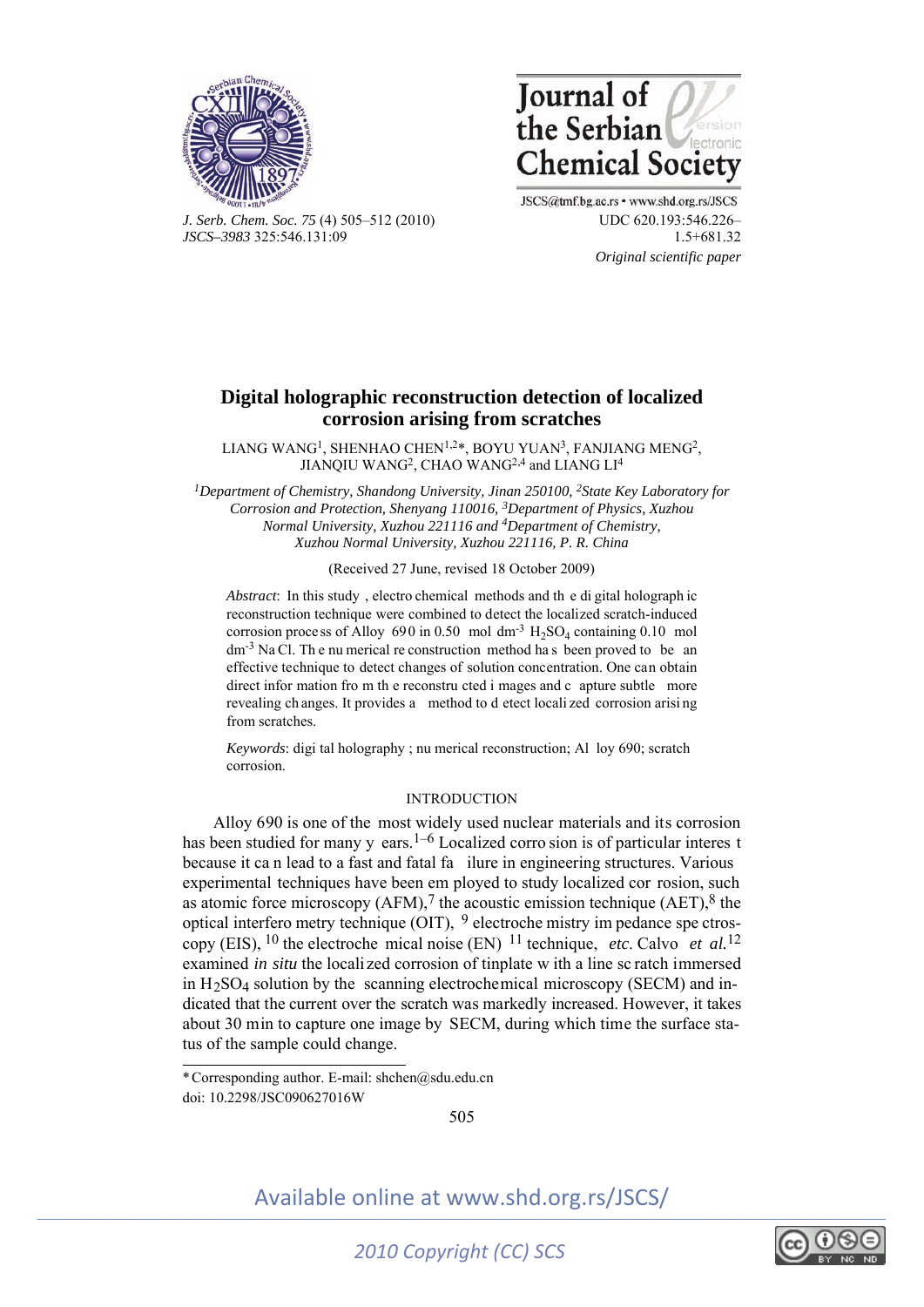There is another method to study localized corrosion. In the 1990s, Habib<sup>13–15</sup> studied pitting corrosion by holographic interferometry. The method can be also used in microscopic structure measurements, <sup>16</sup> biology<sup>17,18</sup> and other fields. Li<sup>19</sup> investigated the pitting corrosion of aluminum induced by chloride ions by holographic microphotog raphy. Using the in-line digital holography<sup>20</sup>, an a mplitude--contrast and phase-contrast image of the speci men can be obtained sim ultaneously, which can y ield useful information during electrochemical measurements. Yuan21 introduced carrier-wave-recording into experiments and reconstructed the holograms, which can capture more revealing subtle changes. Digital holographic reconstruction can be ap plied to visualize the two-d imensional distribution of a concentration change at an electrode/solution interface.

The experimental principle is based on the relationships between the phase difference of an object wave  $(\Delta \Phi)$ , the refractive index of the solution  $(\Delta n)$  and concentration  $(\Delta c)$ . Generally, several components are present in a solution. Thus, the net refrac tive index is the summati on of the effect of the concentration of each species. The relationship is:22

$$
\sum_{i} \Delta c_i = \sum_{i} k_i \Delta n_i = \frac{\lambda_0}{2\pi d} \sum_{i} k_i \Delta \Phi_i
$$
 (1)

where  $k_i$  is the concentrative refractivity ;  $\lambda_0$  is the wavelength of the laser light and *d* is the geometrical path length where the refractive index variation exists. Thus, the m easurement of concentration change can be transform ed into the i nformation of phase variatio n. Details about numerical reconstruction can be foun d in the literature.21

Electrochemical te chniques, such as linear polarizati on and AC im pedance spectroscopy<sup>23–24</sup> have been widely used to esti mate the rate of general corrosion, but they suffer a major limitation in the measurement of the localized corrosion rate and distributi ons. In t his stud y, an electro chemical technique and t he digital holographic reconstruction method were combined to study localized corrosion arising from scratches. The results revealed that the method can be used to detect localized corrosion induced by scratches.

### EXPERIMENTAL

## *Electrochemical system*

An electrochemical cell con sisting of a three-electrode sy stem<sup>20</sup> was used. The working electrode was Alloy 690 (59.50 % Ni, 29.02 % Cr, 10.28 % Fe, 0.30 % Mn, 0.33 % Ti, 0.16 % Al, 0.018 % C, 0.31 % Si, 0.0 15 % Co, 0.01 % Cu and 0.00 9 % P) provided by the Electric Power Research Institute (EP RI). The count er electrode was a pl atinum sheet and t he reference electrode was a saturated calomel electrode (SCE) wit h a Luggin capillary tip set at 2 mm from the working electrode surface.

The entire working electrode was sealed in a glass tube with a thin lay er of epoxy resin, leaving the end exposed to t he solution. A n electrode having two scratches is shown in Fig. 1a, while t he e lectrode u sed for co mparison having n o scrat ches is sho wn in Fig. 1b. Bot h

Available online at www.shd.org.rs/JSCS/



506 W ANG *et al*.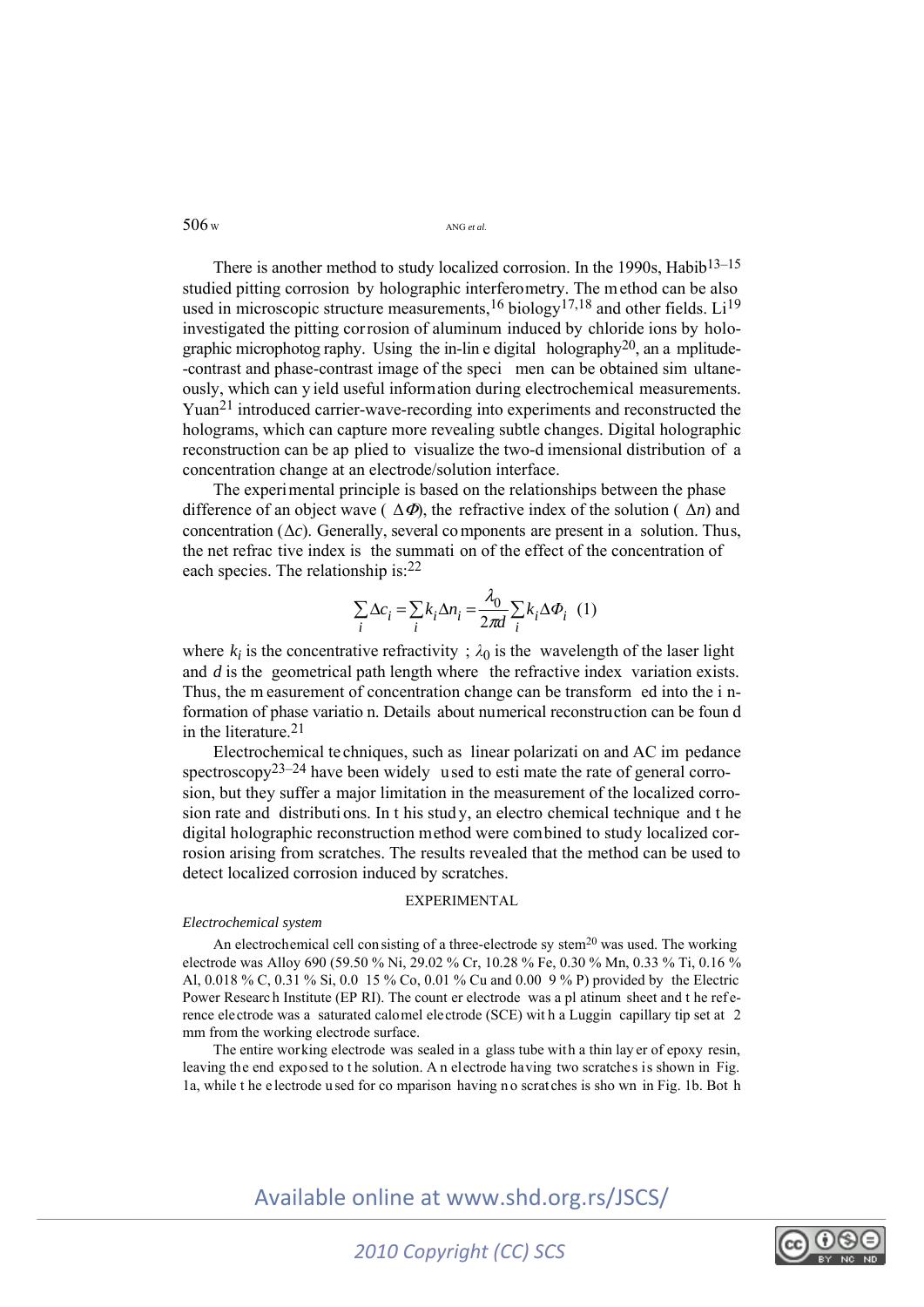electrodes had the same area (0.046 c m<sup>2</sup>). The scrat ch is 100  $\mu$ m in widt h and 120  $\mu$ m in depth. The working electrode material was cut from bulk material using an electric spark and polished with 1 .5 μm alumina paste. After ultrasonic cle aning in acetone, the sa mples were electropolished in methanol containing 30 % nitric acid.



Fig. 1. The scheme of the electrode location. The *x*-axis is in the horizontal direction from the electrode surface toward the bulk electrolyte; the *y*-axis is in the vertical direction parallel to the surface of the electrode. The object wave and the scratch have the same direction.

In the experiments, the scratch-making device was self-made and it included a frequency converter, a straight-in feed electric engi ne, a scratc hing ta ble and some co nical he ads. By adjusting the fr equency converter to 10 Hz, a scratching speed of 9 mm/s was obtained. The geometry of the scrat ches was determined by the geo metry of the conic al heads. The conical head was fixed at the end of a micrometer and the scratching procedure was fixed in order to produce similar scratches.

To perfor m the *I-t* mea surement, a polarizati on curve surve y was first perfor med. All electrochemical measurements were measured using a CHI66 0B at roo m temperature. In this experiment, all potentials are referred to SCE.

## *Holography recording system*

The measurement setup of the holographic recording system is shown in Fig. 2. The He–Ne laser with a wavelength of 632.8 nm is split by a bea m-splitter into two beams, a refere nce wave and an o bject wave. Ea ch beam is enlarged to a diamet er of  $\approx$  50 mm by a beam ex-



Fig. 2. Experimental setup of the digital ho lography recording s ystem: M, m irrors; BS, beam-splitter; SF, spatial filter; L1, L2 a nd L3, lenses; O, obj ect; BS Cube, bea m- -splitter cube; W, working electrode; R, reference ele ctrode; A, co unter electrode; EL, electrolyte.

## Available online at www.shd.org.rs/JSCS/

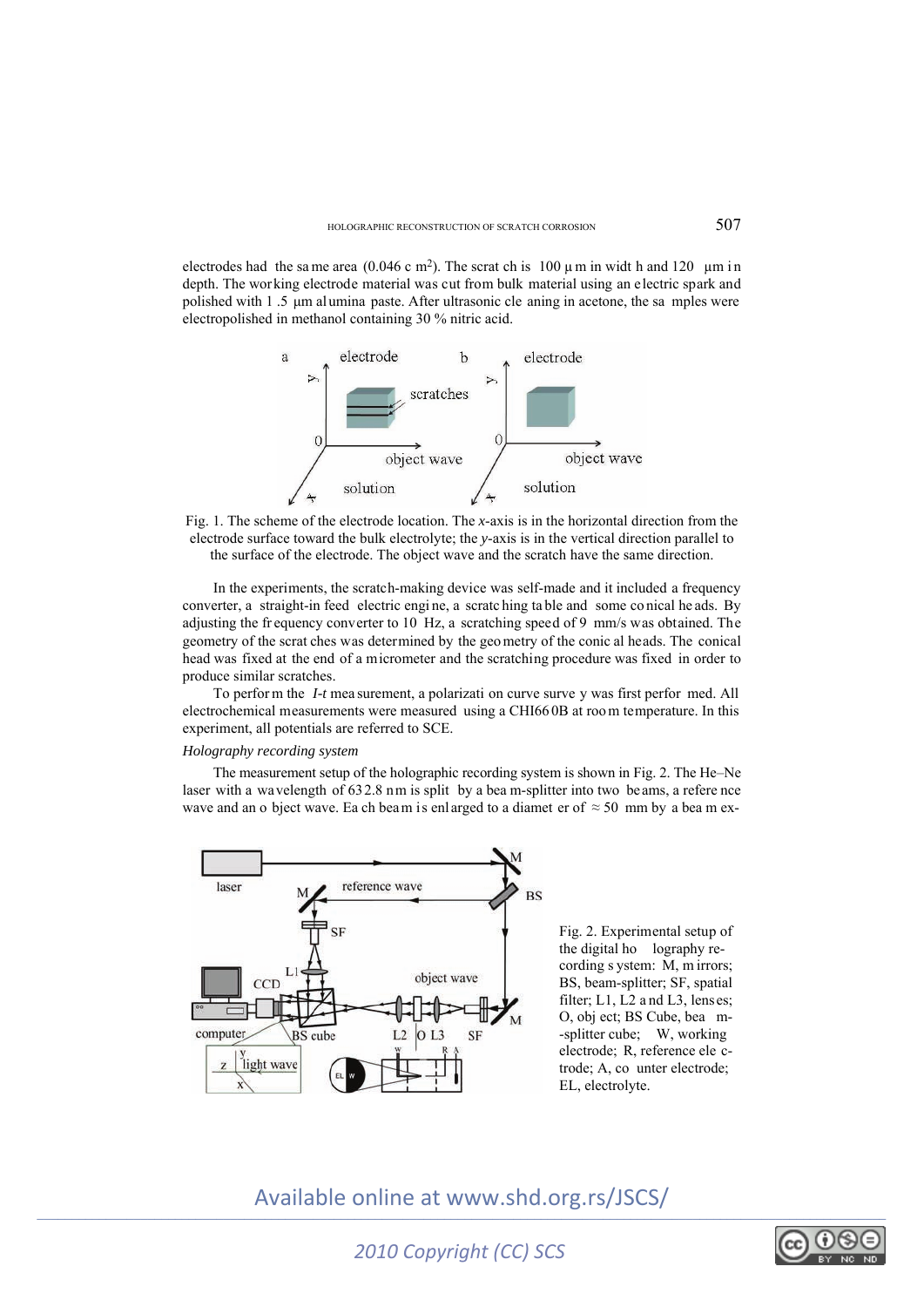508 W ANG *et al*.

pander including a spatial filte r. The ob ject wave, which carr ies the infor mation of the electrode/solution interface, is co mbined with the reference wave by a beam-splitter cube. Th us, the two bea ms can interfere and produce a series of interference fringes. A Sony DSR- -PD150P camera was used to record the interference fringes. The camera produces a standard CCIR vide o signal at 25 frames per second and the minimal pha se difference detected was about 0.1 rad.

## RESULTS AND DISCUSSION

The polarization curve and *I-t* curve of Alloy 690 in 0.50 mol dm<sup>-3</sup> H<sub>2</sub>SO<sub>4</sub> containing  $0.10$  mol dm<sup>-3</sup> NaCl solution at room temperature are shown in Fi gs. 3 and 4, respectively. In Fig. 4, some different time points were selected to reflect the corrosion process.



# Available online at www.shd.org.rs/JSCS/

*2010 Copyright (CC) SCS*

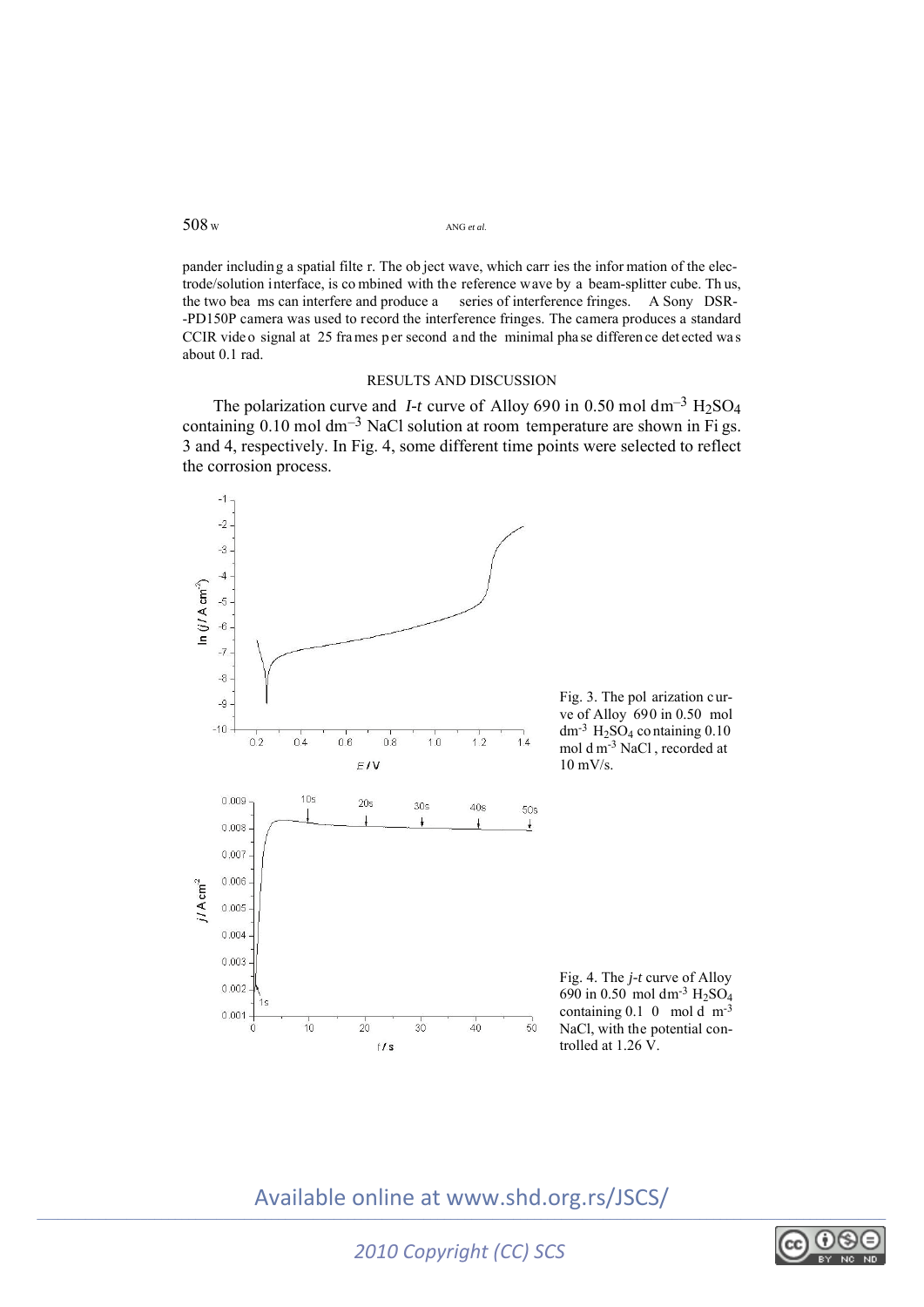Holograms were recorded sim ultaneously by the CCD ca mera and analyzed by the Fourie r method<sup>25–26</sup> to abstract the information of phase difference. T he Fourier analysis<sup>27</sup> method consists of Fourier tr ansform, band-pass filtering and counter Fourier transform. The reconstructed images are shown in Fig. 5. In th e images, the left part is the electrode, the right the solution and in between is the interface. The larger is the value of the phase difference (*z*-axis), the more intense is the concen tration change. The green area indicat es that the p hase differen ce was zero or nearly zero. The phase differences are positive with i ncreasing concentration changes fro m yellow to red. In the ele ctrode are a, the green le vel remained constant. In Fig. 5, the concentration change was very slight at 1 s. With passing time, two obvio us yellow areas appear ed at the electrode/electrolyte interface, whic h indicated that in both areas there were larger phase differenc es



Fig. 5. Reconstructed three-dimensional images of the electrode/solution interface obtained at different times, shown in Fig. 4, for the scratched electrode. The *x*-axis is in horizontal direction from the electrode surface toward the bulk electrolyte while the *y*-axis in vertical direction is parallel to the surface of the electrode. The *z*-axis shows the phase changes.

Available online at www.shd.org.rs/JSCS/



*2010 Copyright (CC) SCS*

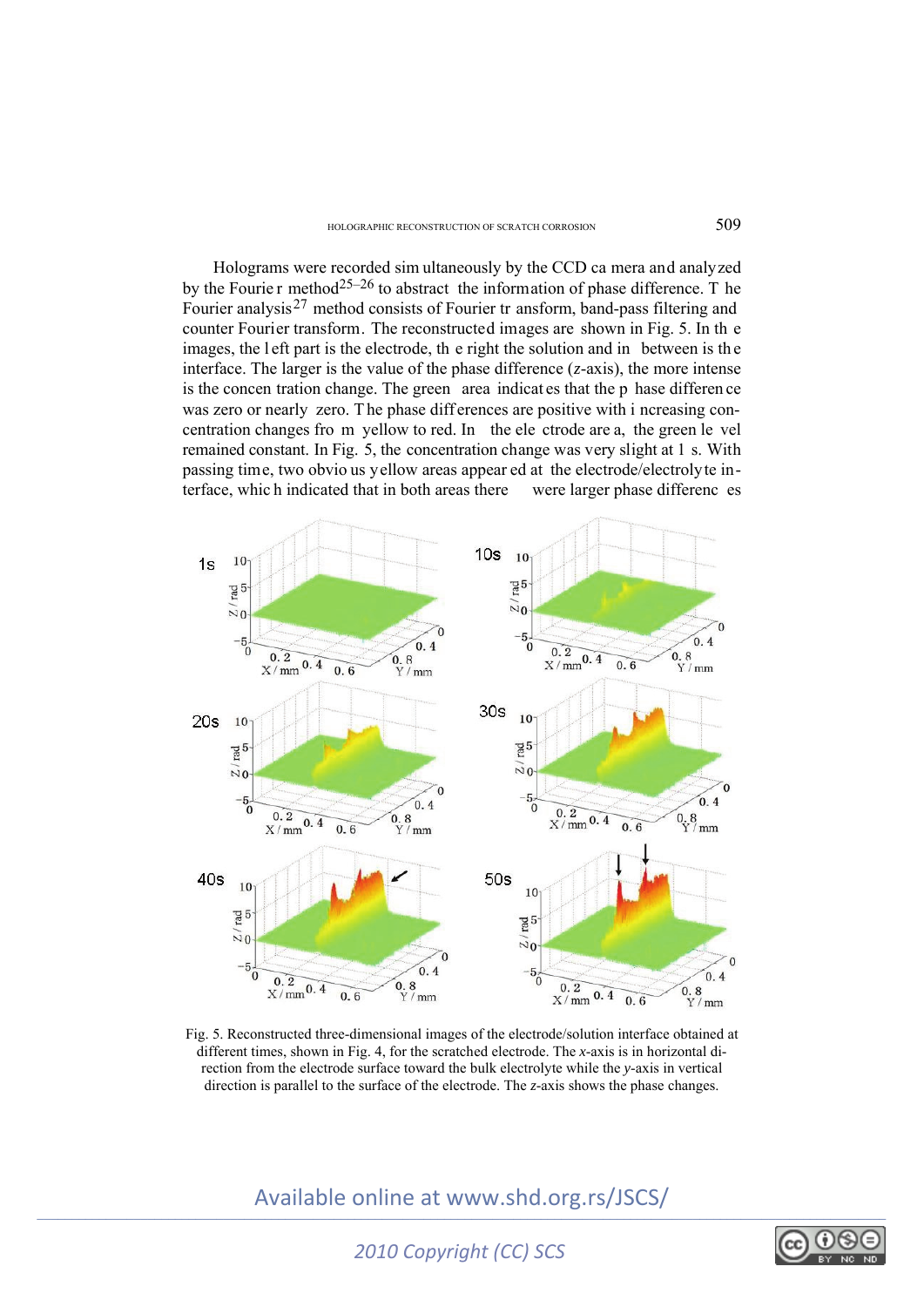than in other parts. The trait can be clear ly seen in Fig. 5 at 50 s which has two prominent peaks (the position of th e arrows). Becaus e of the gravity, 28 the i ons moved to the bottom of th e electrode, hence the concentration at t he bottom varied more greatly. In Fig. 5 at 40 s, the arrow indicates the bottom of the electrode.

To contrast to the above results, an el ectrode of the sam e size, b ut with no scratch, was used to detect the corrosion. The electrode schem a is shown in Fig. 1b and the test conditions were the same as for the above measurements. From the reconstructed images shown in Fig . 6, the concentration changes at the el ectrode/electrolyte interface were well-pr oportioned. I t can al so be seen that the concentration at the bottom of the elect rode increased markedly (see the arrow in Fig. 6 at 50 s).



Fig. 6. The reconstructed three-dimensional images of the electrode without scratches during the electrochemical test. The meanings of the *x*-axis, *y*-axis and *z*-axis were the same as those in Fig. 5.

By comparing Figs. 5 and 6, it is clear that the increase of the co ncentration in the two peak areas was due to the existence of the scratches. The scratches can

Available online at www.shd.org.rs/JSCS/

*2010 Copyright (CC) SCS*



 $510 \text{ w}$  ANG *et al.*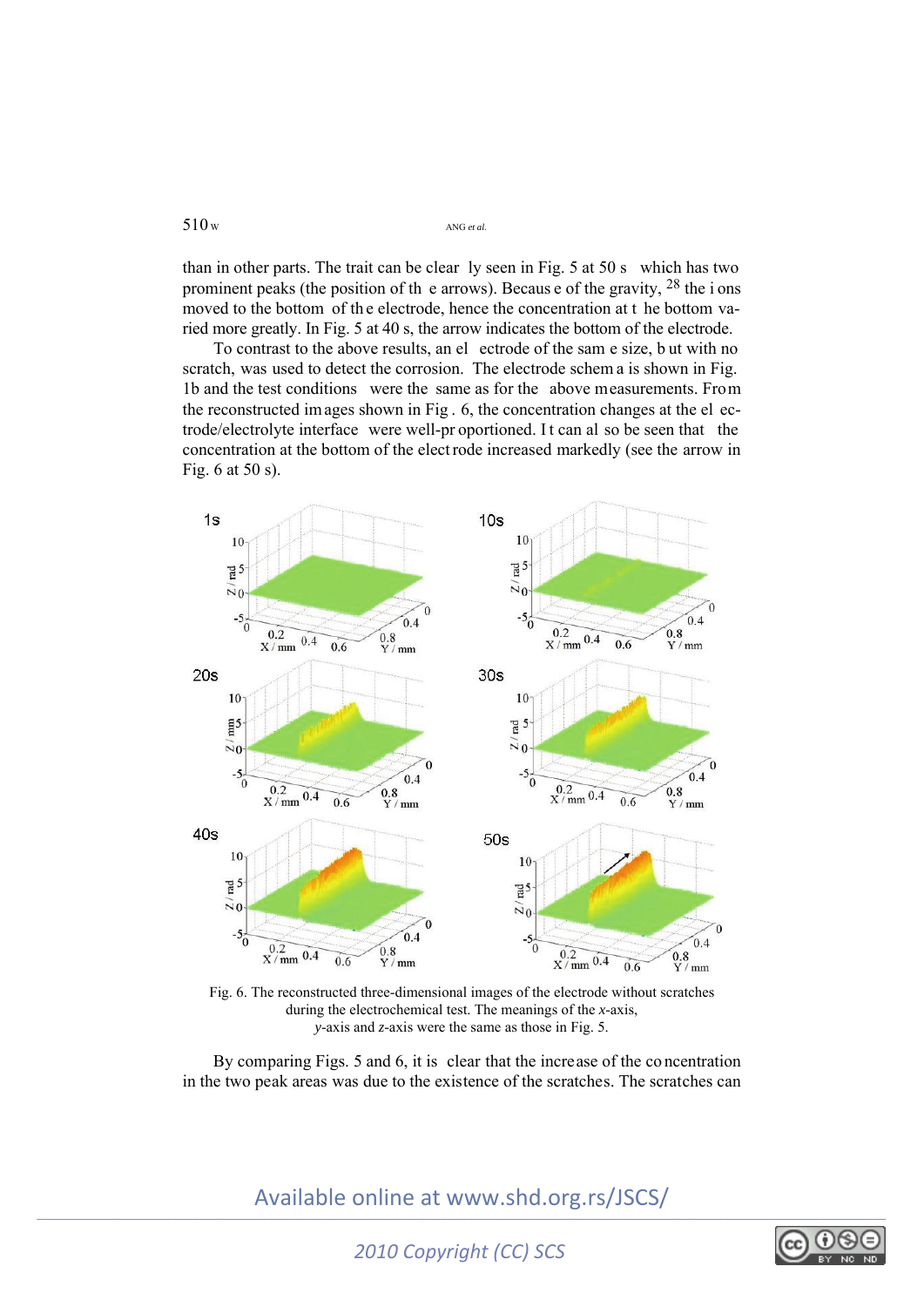be viewed as defects on the metal surface. When localized corrosi on occurs, the corrosion over the scratches will be more severe, which can lead to the more dramatic increase in the concentration.<sup>28</sup> The larger concentration changes can i nduce major changes the phase differences . Hence, two prom inent peaks are evident in Fig. 5. As can be seen from the results, the method effectively enables the detection localized corrosion due to the scratches.

## **CONCLUSIONS**

A numerical processing method for digital holograms was proposed to stu dy the scratch corrosion of Alloy 690. D igital holo graphic reconstruction was applied to visualize the two-dimensional distribution of the concentration change at the electrode/solution interface. Th e reconstructed images provide visual results and more useful inform ation about the ch ange in concentration at the interface can be obtained from the results. The method was able to evidence that corrosion over the scratch was more significant than over the unscratched areas. The reconstructed images supplied more visual information for a better analysis and understanding of the dynamic processes of concentration change in the solution.

*Acknowledgement*. The authors would like to thank the Special Funds for the Major State Basic Research Project (2006CB605004).

### ИЗВОД

## КОРИШЋЕЊЕ ДИГИТАЛНЕ ХОЛОГРАФСКЕ РЕКОНСТРУКЦИЈЕ ЗА ДЕТЕКЦИЈУ ЛОКАЛИЗОВАНЕ КОРОЗИЈЕ ИЗАЗВАНЕ ОГРЕБОТИНАМА

LIANG WANG<sup>1</sup>, SHENHAO CHEN<sup>1,2</sup>, BOYU YUAN<sup>3</sup>, FANJIANG MENG<sup>2</sup>, JIANQIU WANG $^2$ , CHAO WANG $^{2,4}$   $\rm{H}$  LIANG LI $^4$ 

<sup>1</sup>Department of Chemistry, Shandong University, Jinan 250100, <sup>2</sup>State Key Laboratory for Corrosion and *Protection, Shenyang 110016, <sup>3</sup>Department of Physics, Xuzhou Normal University, Xuzhou 221116 <i>u*  $4P$ *Department of Chemistry, Xuzhou Normal University, Xuzhou 221116, P. R. China* 

У раду су комбиноване електрохемијске методе и техника дигиталне холографске реконструкције у циљу детекције локализованог корозионог процеса легуре 690 који је индукован огреботинама у раствору 0,50 mol dm<sup>-3</sup> H<sub>2</sub>SO<sub>4</sub> и 0,10 mol dm<sup>-3</sup> NaCl. Показано је да је нумеричка реконструкција ефикасна техника за детекцију промена у концентрацији раствора. На основу реконструисаних слика могуће је добити директне и јасне информације из деликатних промена концентрације. Ово представља методу за детекцију локализоване корозије изазване огреботинама површине.

(Примљено 27. јуна, ревидирано 18. октобра 2009)

## **REFERENCES**

- 1. Y. Y. Chen, L .B. Chou, H. C. Shih, *Mater. Chem. Phys.* **97** (2006) 37
- 2. H. T. Lee, J. L. Wu, *Corros. Sci.* **51** (2009) 733
- 3. Y. Y. Chen, L. B. Chou, H. C. Shih, *Mater. Sci. Eng. A* **396** (2005) 129
- 4. H. T. Lee, J. L. Wu, *Corros. Sci.* **51** (2009) 439

Available online at www.shd.org.rs/JSCS/



*2010 Copyright (CC) SCS*